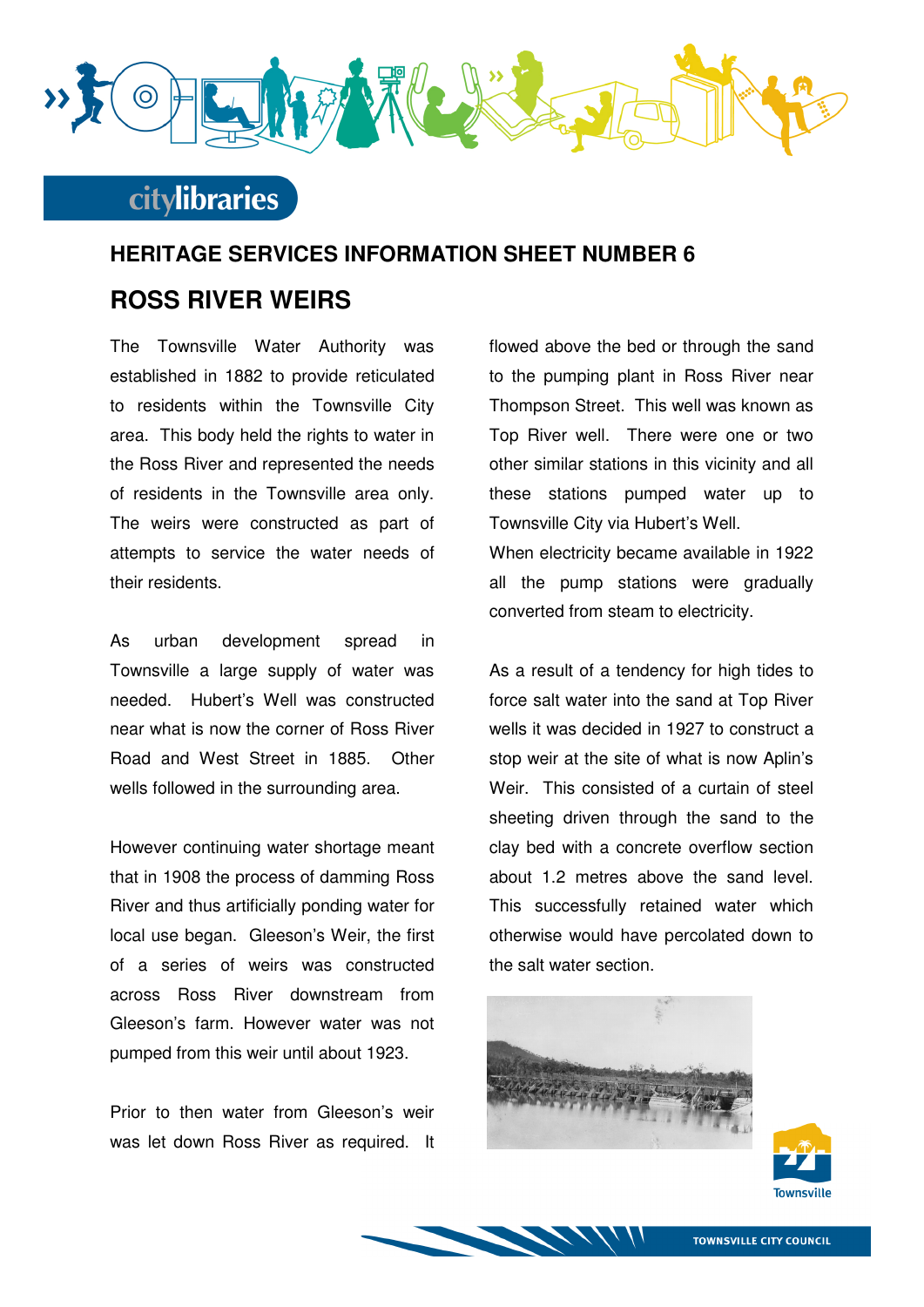

## citylibraries



In 1926 a series of pump stations were installed along the banks of Ross River extending to Five Head Creek. This was so water which was stored in the sands of Ross River above Gleeson's Weir could be tapped. A pumping main was built on the river bank and the pumping stations were connected to it.

However this source of water did not prove to be very satisfactory, and in the early 1930s it was decided to construct a weir across the river at the Black School.

When constructed it was a hollow buttress weir with an ogee downstream shape and upstream sloping face. The abutments were stone pitched.

In 1934 extensions were undertaken to the Black School weir. A new pump well was added as well as new buttresses to the right and left of the pump well. The original pump well and an existing buttress were also underpinned at that time. It appears that this additional work was necessary due to damage sustained to the weir during flooding.

Water restrictions throughout 1935 were very severe and it was only with considerable difficulty that sufficient water was supplied for Townsville's use.

Black School Weir filled in 1936 and there was ample water for a few years, but with the outbreak of the war and the quartering of large numbers of American and Australian troops in Townsville, the demand on the water supply again became critical.

This was met to some extent by the erection of a two feet high galvanized iron stop weir on the top of the earlier stop weir which functioned satisfactorily and provided a useful supplement to the weir's capacity. In October 1943 a concrete weir was constructed at the site of the stop weir. It was ready for use by January 1944 and became known as Aplin's Weir.